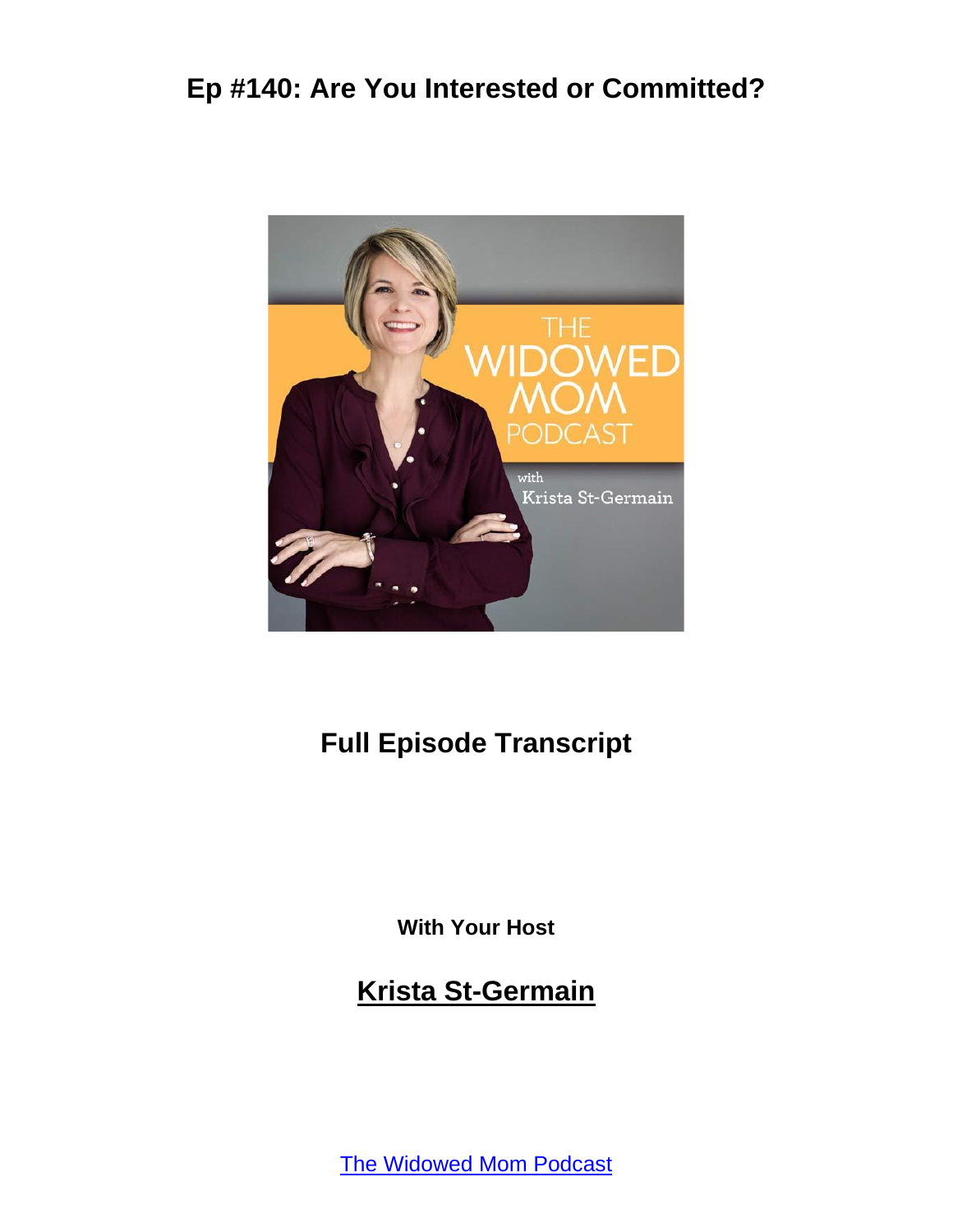Welcome to *The Widowed Mom Podcast*, episode 140, Are You Interested or Committed?

Welcome to *The Widowed Mom Podcast,* the only podcast that offers a proven process to help you work through your grief, to grow, evolve, and create a future you can truly look forward to. Here's your host, Master Certified life coach, grief expert, widow, and mom, Krista St. Germain.

Hey there, welcome to another episode of the podcast. I have an important question for you today. You know that thing that you keep telling yourself that you don't have time to do, the thing that you say you want to do, but you just don't know how to do it, or you don't know where to start? This question will be one that you can fall back on anytime you find yourself confused about why you're not following through with what you said you wanted to do, and then you'll know what to do about it.

It's so ironic that I would be recording this episode today. I'll tell you about that in a second. I also want to tell you that if you are interested in this topic, you might also want to listen to other episodes of the podcast that have similar themes, so When You Don't Know How episode 94, Imperfect Action Until, episode 116, and When You Don't Feel Motivated episode 129. We'll put those in the show notes so that if you'd like to go back and get a little more information on a similar subject, you can, okay?

So, what is that thing that you keep telling yourself that you don't have time to do, and you say that you want to do it, and you tell yourself it's important, but you don't do it? Maybe you believe that you don't know how to do it, or you don't know where to start, or that you'll get to it someday? What is that thing? All right.

Because the truth is the list of things that we're interested in doing is going to be much longer than the list of things that we're actually committed to doing. So, ask yourself, and be honest, am I interested in this, or am I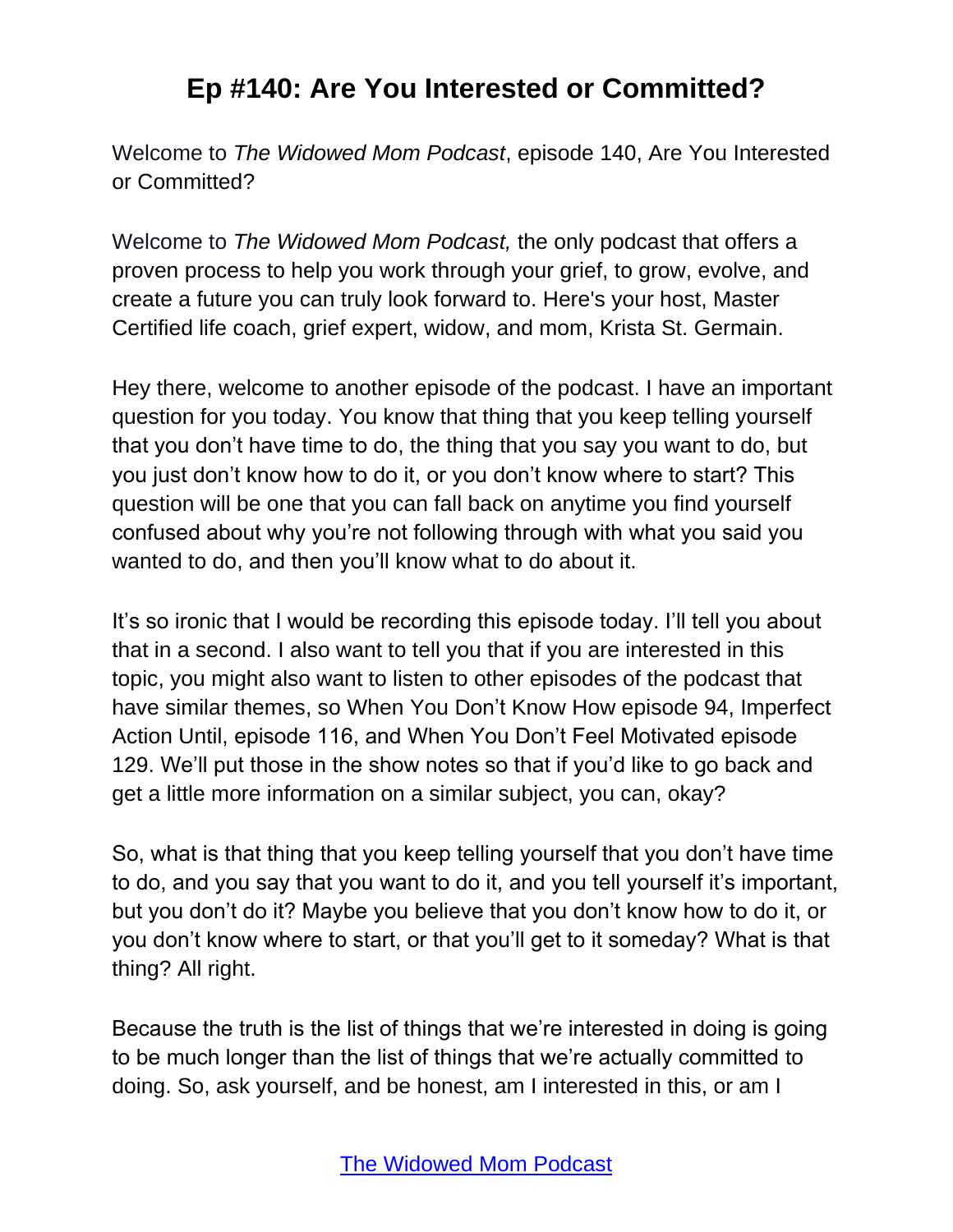committed to it? Because whenever you find yourself not following through on something, it's because you're not 100% committed to it, and that's not a problem necessarily, but we need to be honest with ourselves.

So, I find it so ironic that I'm doing this episode on a day where it is due. This podcast episode is due today. Usually, I try to put a little more buffer in my schedule, but this one's due today. Now, I am 100% committed to releasing an episode of the podcast every Monday for you, and I'm 100% committed to doing that also without paying an expedite fee to my editor, which if I don't get this podcast recorded today, I am going to have to pay.

This is what commitment looks like. Do I want to do this podcast right now? No, I don't. I have several other things on my list that I would really rather be doing, but I'm 100% committed to doing this podcast, and so, here I am doing it. I was trying to think actually before recording about this issue where I am interested in things and where I am committed to them, and two things came to mind, one, this podcast.

Since starting this podcast in 2019, I have never missed a Monday episode ever because I have been 100% committed to it. I have also, since 2018, I went back and looked May of 2018, I have never missed writing and delivering a Widow Wednesday email. I have done that every week since May of 2018. And the reason is because it's non-negotiable in my brain. I am 100% decided that those two things will happen, come hell or high water. Right. It's happening.

Which is very different than, for example, my current level of commitment to my Peloton right now. My brain wants to tell me that I don't have time, but I know that's not true. If my doctor said, Krista, you need to ride that Peloton every day for an hour, or something terrible is going to happen to you in 60 days. I would miraculously find the time to get on the Peloton. But what's really true is that I'm not committed to it. I'm just interested in it, and they're very different.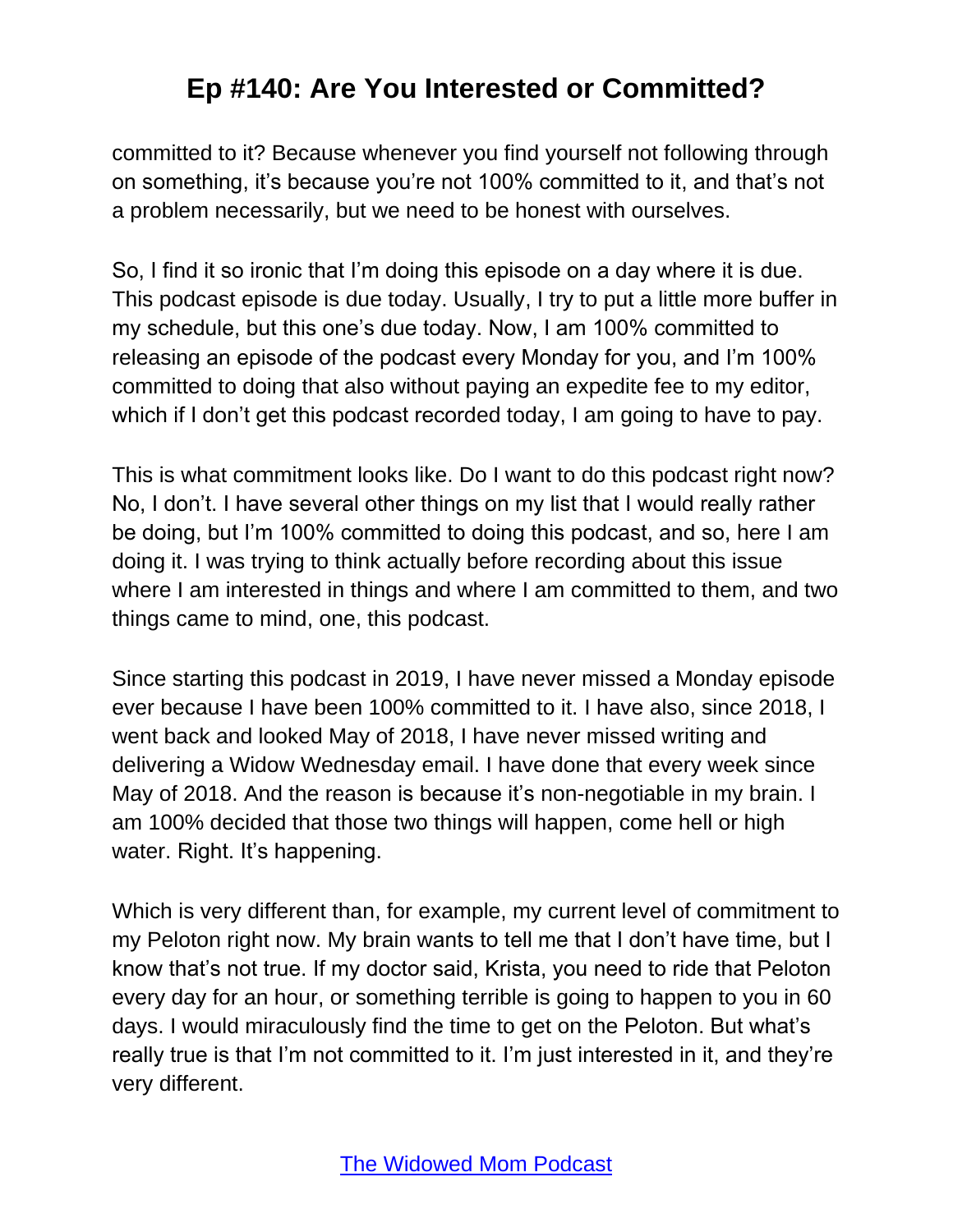My reason, my commitment is not compelling enough. My "why" is not hard enough. When our "why" is hard enough and we're 100% committed, we find a way always. So, that's what I want to talk about in this episode of the podcast, is I want you to take that thing that you've been beating yourself up over, or that thing that you've been making mean that you're a terrible finisher, and you never finish things, and you've been beating yourself up for, and get some clarity around it.

Because there's no reason to weaponize any of your behaviors, alright? Lack of commitment is not a moral failing. It's just a choice. Not finishing what you start is not a crime. Right? Just a choice. And you're not a better person if you finish what you start. You're not a worse person if you don't finish what you start. But you also are not a powerless victim, and not finishing what you start isn't something that you're just noticing or observing about your life as though it's just happening to you, right? It's a pattern that we create with our thoughts.

So, I want you to own the pattern, but I don't want you to beat yourself up over it. It's also 100% not a problem unless you decide that it is. Right? I think about all of the things that I have started and not finished. Good Lord, the craft supplies in my life that I bought and never used, right? Does that mean anything bad about me? Only if I decide that it does. Does it mean that I start things and don't finish them? Only if I decide that it does, right?

Being committed to something is a choice that I get to make. It's a choice that you get to make, but regardless of whether or not we're committed, we don't need to beat ourselves up over it. So, here's how to know if you're interested but not committed, and then I'm going to talk to you about the benefits of 100% commitment and what that can actually look like, and how it can serve you, and then you will know how to decide.

So, here's what it looks like when you're interested but not committed. Thoughts like this will show up in your mind. There isn't enough time, right? I don't have enough time to do this. I don't know how to find the time, or I don't know how what will show up in your mind. Or I'll see if I can get to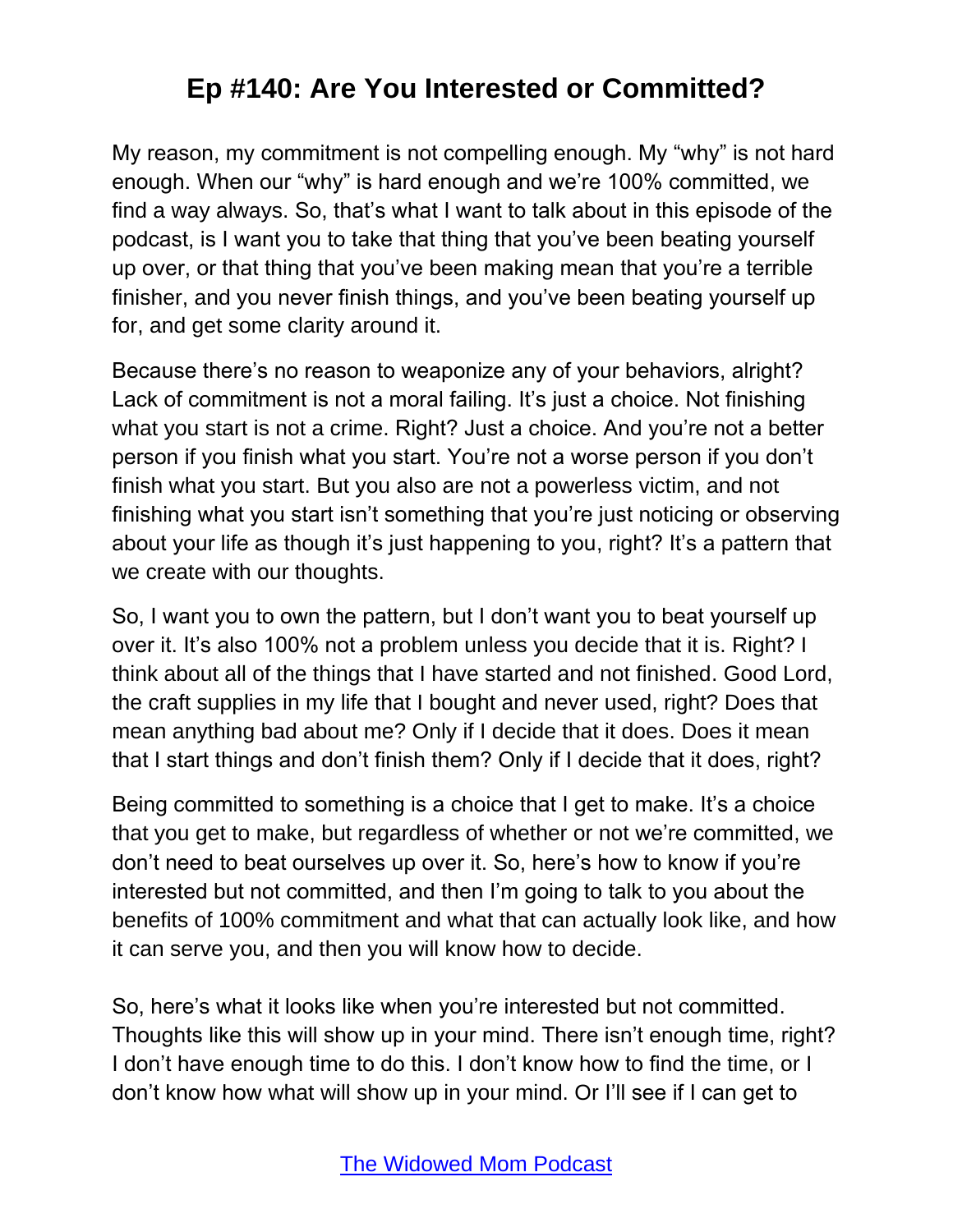that, or someday I'll do that. Or maybe, I'll try.

Which when I hear that, I think of Yoda saying, what is it? There is no try; there's only do. Oh no, it's do or do not; there is no try. I think that's how Yoda says it, right? But that's how it shows up in your brain when you're interested in something, but you're not really committed. When you're actually committed, what shows up in your brain is this is happening.

Of course, I'm going to do this. It's as good as done. It's happening no matter what. This is non-negotiable. That's how I think about the podcast. That's how I think about Widow Wednesday. That is not how I am currently thinking about the Peloton. But listen, if I want to change my commitment level, I can, and so can you. Okay?

We can't commit to all of the things because we really only do have 24 hours in a day, but if there's something that's really important to us, we can increase our commitment to it. Okay, so, that's how to know what you're thinking that has you interested but not committed. Here's what it feels like.

So, feeling interested feels a little hopeful, versus when you feel committed you feel decided. When you feel interested you feel kind of wishy-washy. When you feel committed, you're completely determined; when you feel interested, you might feel optimistic, which sounds useful, doesn't it? But it's very different than the certainty we feel when we're committed.

And when we are interested, we feel a little unclear, versus when we're committed, we feel very clear. We have a lot of clarity. Right? Remember, all of this matters because if you've been listening to the podcast for a while, you know this, but it's what we think that determines how we feel. So, those feelings of hopeful or wishy-washy, or unclear, those aren't just happening to us.

Even feeling excited, determined, certain, and clear, those don't happen to us either. Whatever we're feeling is being created by what we're thinking,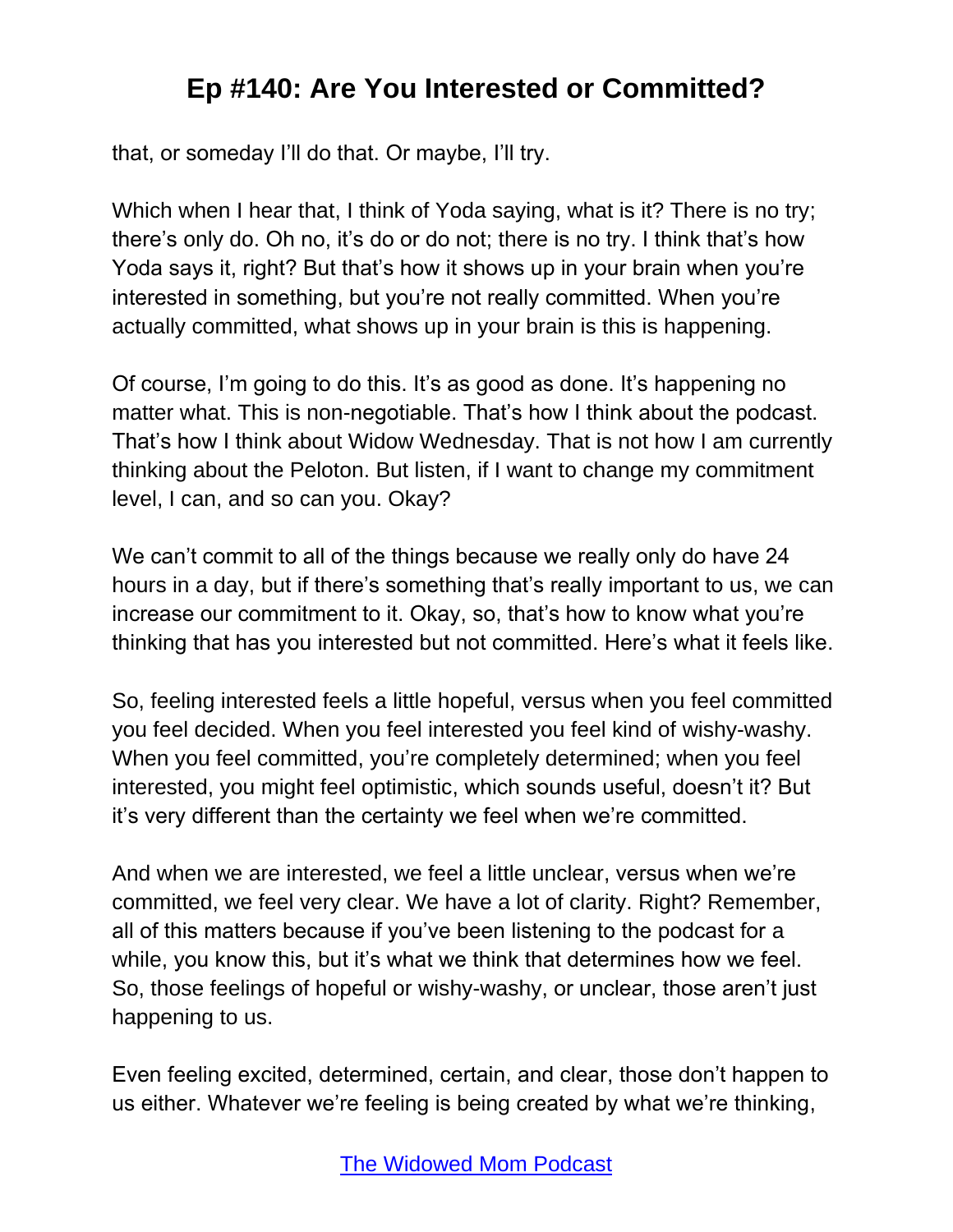by the story that's in our mind. We get to choose our story. We get to choose what we want to think. Therefore we get to choose what we want to feel, and that matters because it's how we feel that drives how we behave, the actions that we take, how we show up in our lives.

So, you're going to take very different action when you're feeling hopeful versus when you're feeling decided. Interested looks like telling yourself that something's important but then making excuses for not actually doing it. Interested looks like planning priorities on paper but then not following through with those priorities. Right?

Interested looks like telling someone that you're going to do something but then not doing it. Those are all signs of being interested but not committed, and that all starts with the way that we're thinking. And the reason this matters, just, generally speaking, is because I think a lot of us get so confused about it, and we ask ourselves, well, what's wrong with me? Why don't I finish what I start? Why do I say that I want to do these things and I don't?

And if we would just get honest with ourselves and ask the question, am I interested in this, or am I committed? When we're not really committed, we're not going to follow through, and that's okay, but we can stop being confused about it when we're just honest in how we answer the question. We can say, you know what, right now, I'm just not committed to that. And then we can ask ourselves, do I want to be more committed? And if we do, we can sell ourselves on why we want to be committed. We can come up with hard "why's." We can think thoughts that generate 100% commitment. We can decide to be 100% committed if we want to.

And there's a lot of value in that. Think about it; there's a chapter in a book; Jack Canfield wrote a book called The Success Principles. It's one of my favorite books of all time. It's really easy to read. If you've never read it, it's broken up to two and three-page chapters, and they're just all brilliant takeaways. I just love the book.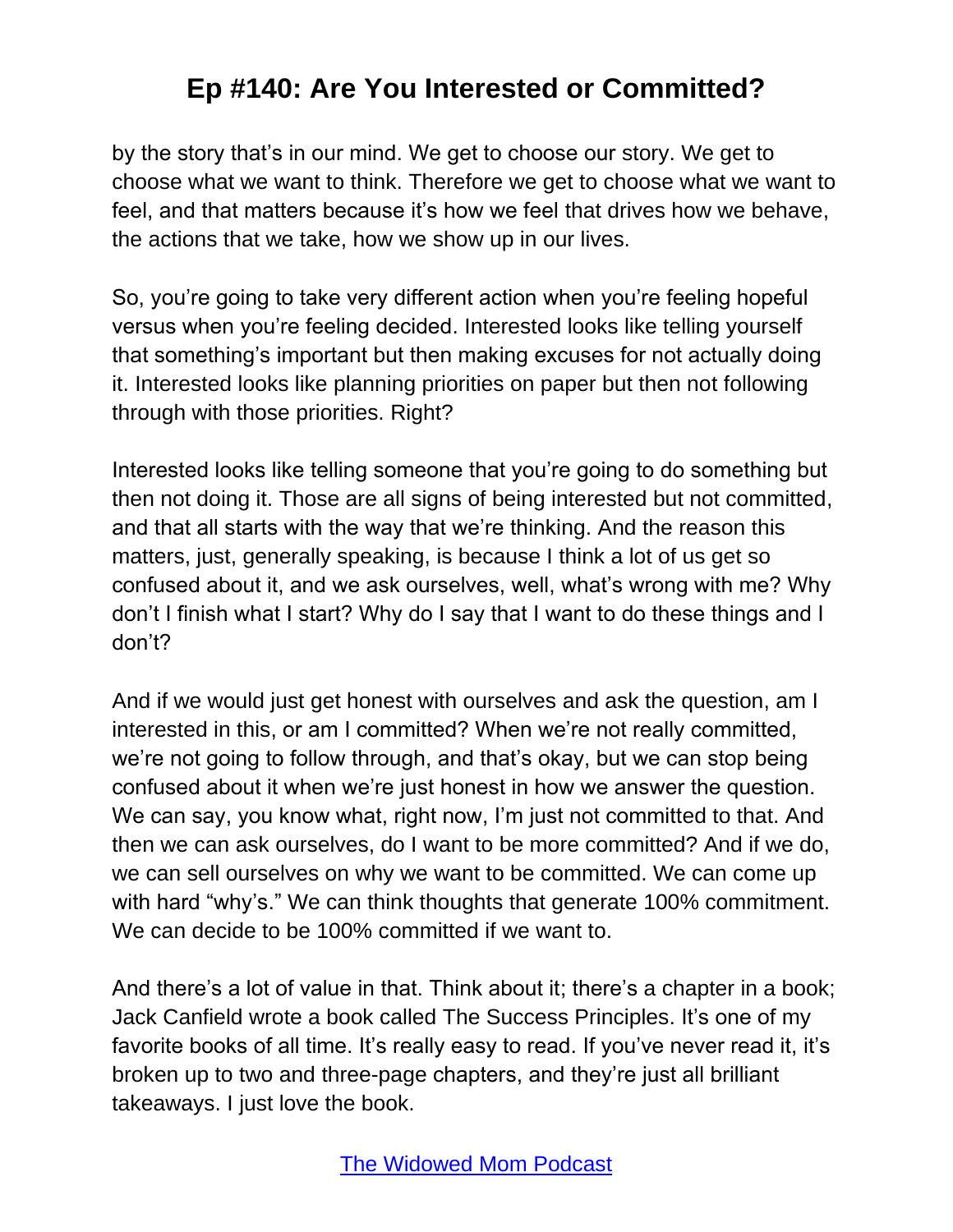So, there's a chapter in it called 99% is a bitch; 100% is a breeze. And I love this chapter because what he's talking about in there is that when we decide ahead of time that we're committed to something, life gets easier. All of the energy that we spend thinking about whether or not we're going to do something or not going to do something is now never wasted again. We don't ever have to have that argument about am I going to do it, am I not going to do it? Am I going to follow through? Am I not going to follow through?

There's no energy spent when we commit to something 100% ahead of time. The story that he tells in this book that I find to be a good illustration of this concept is that he talks about someone who is, I think he's in his 80s maybe, and one of his rules, he is very health conscious. This man that he's telling the story about very health conscious.

He exercises regularly, and he tries to eat in ways that are best for his body. So, one of his non-negotiable commitments is that he only eats ice cream on a full moon. So, he has a birthday party and people know this rule, and the birthday is not on a full moon. But people at the party come and dress up and like make this kind of stage to pretend that it's a full moon so he can eat ice cream, and he still won't do it. Because it's really not a full moon, and he's 100% committed to his own concept for himself.

Now, am I saying you shouldn't eat ice cream except on full moons, absolutely not. Eat ice cream whenever you want. But think about the benefit of being able to use all of the energy that currently gets wasted in the back and forth on something that matters. There's no more arguing with yourself, right?

Like, do you spend any time arguing with yourself about whether you're going to pay your mortgage? No. You probably don't. You have 100% committed to paying your mortgage on time or paying your taxes. You don't argue with yourself about am I going to do it? Maybe I should; maybe I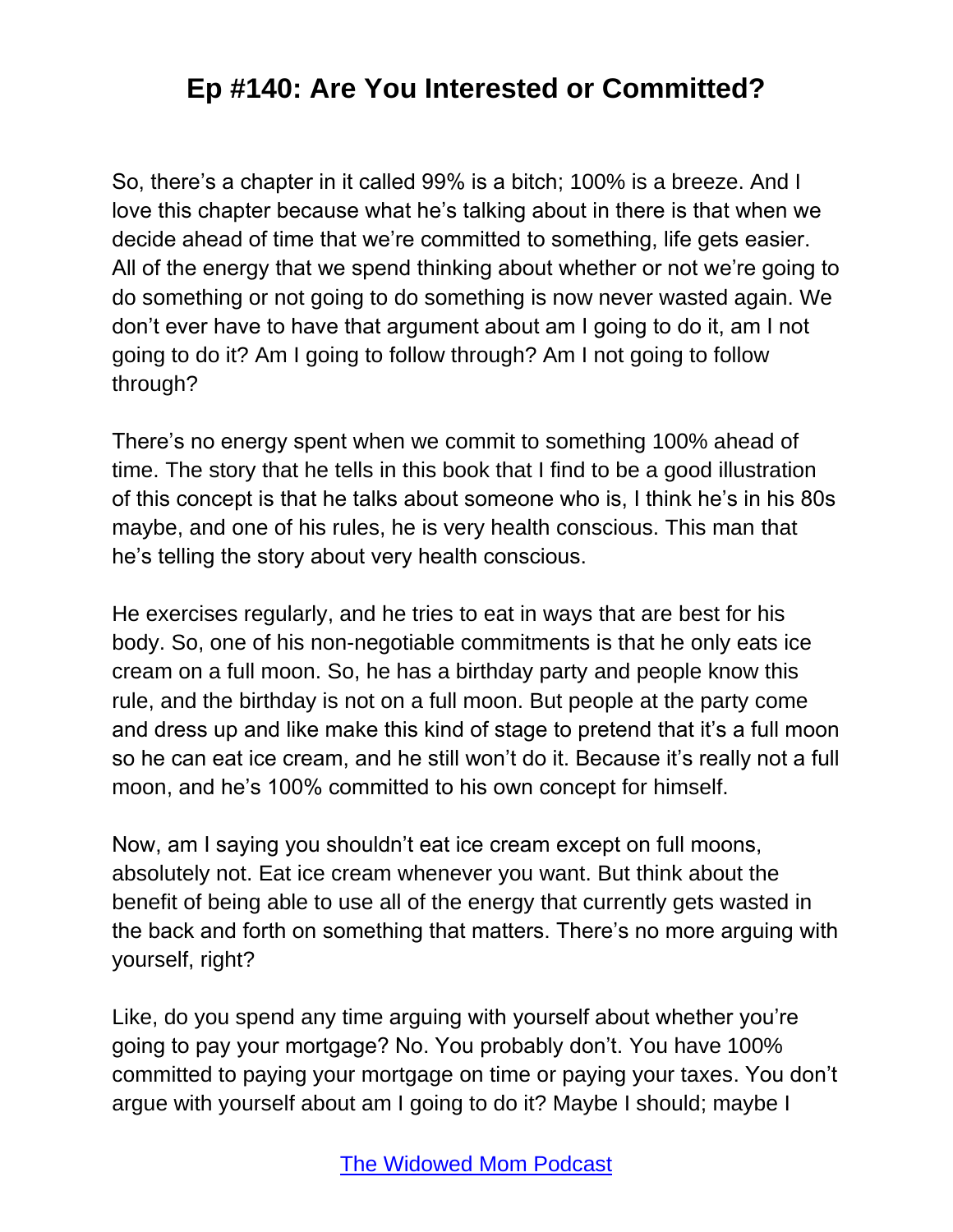shouldn't. No, you're just 100% committed to doing it.

So, there's no energy wasted on thinking about whether or not you're going to pay your mortgage—same thing with brushing your teeth. I bet you don't think about it. Am I going to brush my teeth? Am I not going to brush my teeth? You just do it, even if you wake up, you go to bed, and all of a sudden you're like, oh wait, I didn't brush my teeth. You get back up, and you brush your teeth.

You don't spend any energy at all in that decision. This can even be true for something like monogamy. Right? Imagine, if when you were married, and I know most of you are listening to this because your spouse died. But think back to your marriage, and this isn't the case for everyone's marriage, okay? But, if you had not made a decision that you were going to be monogamous, then every time someone you found attractive said something to you, or you found someone attractive and contemplated saying something to them, you would have to have the energetic discussion with yourself about should I talk to that person, or should I not talk to that person? Do I want to sleep with that person? Do I want to say yes when they ask me out on a date? If you 100% committed to monogamy, you never had to spend any energy on should I or shouldn't I. That's why I think it's a brilliant thing to do in particular areas, right.

Now, not in every area because we don't have endless energy, but in the things that really are important to you, having 100% commitment to them like I have to this podcast and to my Widow Wednesday email make life easier. Because I don't waste any time ever thinking about am I or am I not. I spend all that energy on actually doing the thing versus the experience I've had with the Peloton.

Which is, oh, I probably should. Yeah, well, when am I going to do it? Well, I guess I could do it tomorrow morning. But then, I'd have to shower, and I have a call at 11. Well, okay, maybe I'll do it this day. Well, I wonder if I should—Versus the experience that the boyfriend has. It's just not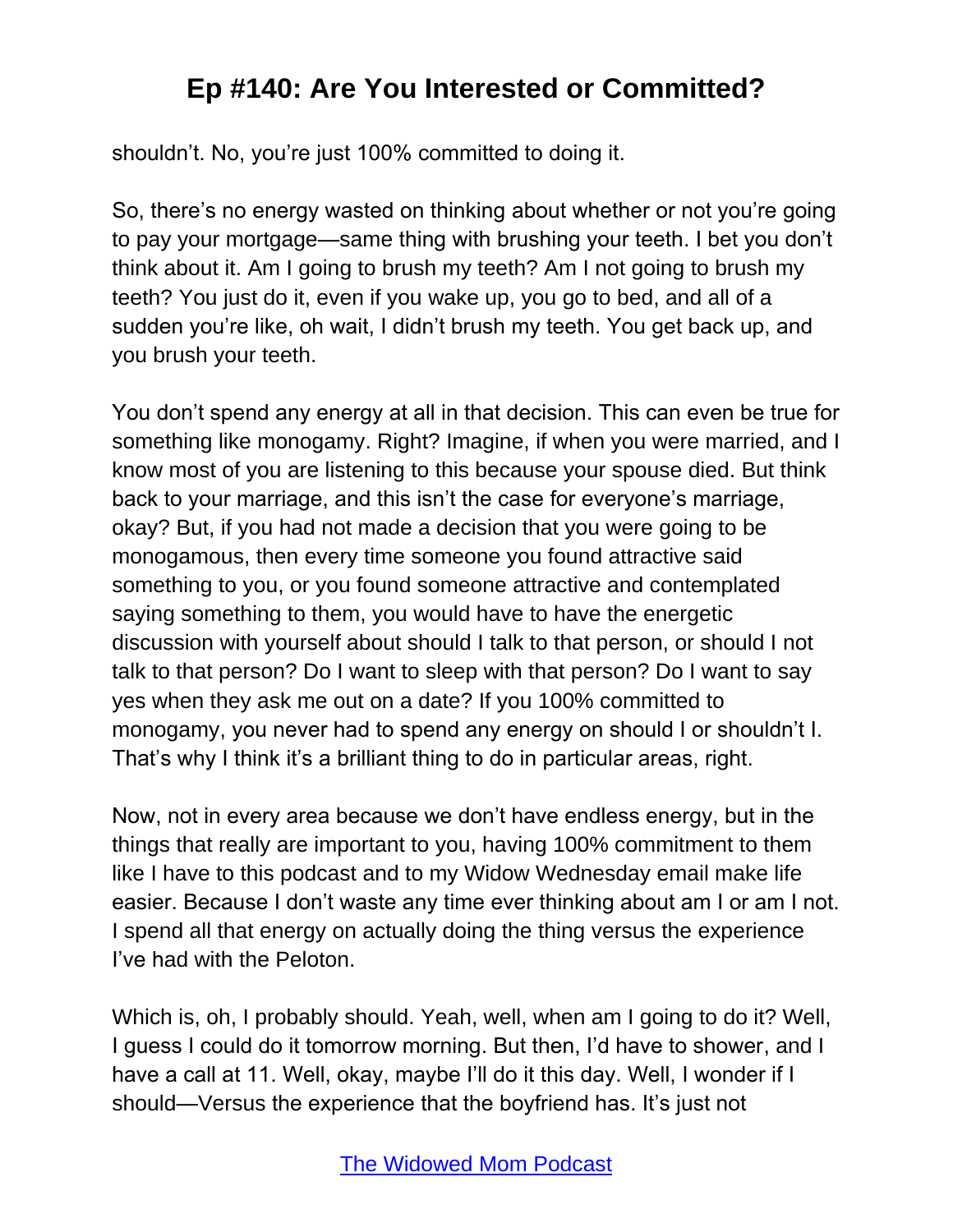negotiable. He just goes to the gym, right?

Now, there have been many episodes or many periods in my life when I have been 100% committed to a particular form of exercise too. So, it's not that I have to be. I'm just saying the experience that I have in the areas where I am 100% committed is very different than the experience that I have in the areas where I'm not. And what matters is that I don't kid myself.

What matters is that I say, hmmm, I'm not doing that thing that I said was important to me. What's the truth? Am I interested in it, or am I committed to it? And then, when I'm honest, it's not a mystery anymore, and I don't have to use it as a weapon, and I don't have to make it mean that there's something wrong with me. I just tell the truth, and I say, yeah, Krista, it's okay, you know what? Right now, you're just not committed to riding the Peloton.

It's totally okay. And if you want to be more committed, you know how to do that, Krista. She talks to herself as she records podcasts. Right? So, what is it that you're beating yourself up over, and what if you just stopped and said, you know what? The truth is that I'm not 100% committed. The truth is that I'm interested.

Then, don't stop there. Ask yourself do I want to be interested, or do I want to be 100% committed? And the answer might still be, I just want to be interested right now, and that's okay. Then, we can just move on, and we don't ever have to beat ourselves up over the thing. We don't have to wonder why we haven't done it. We just know the truth.

Which is that currently, we are not committed. We're just interested. But, if the answer is I want to be committed, then we go about increasing our commitment with our thinking. We go about selling ourselves on the idea of why the thing really is important to us, right? Like, I didn't just start Widow Wednesday and believe that it was super important that I did it every week, right?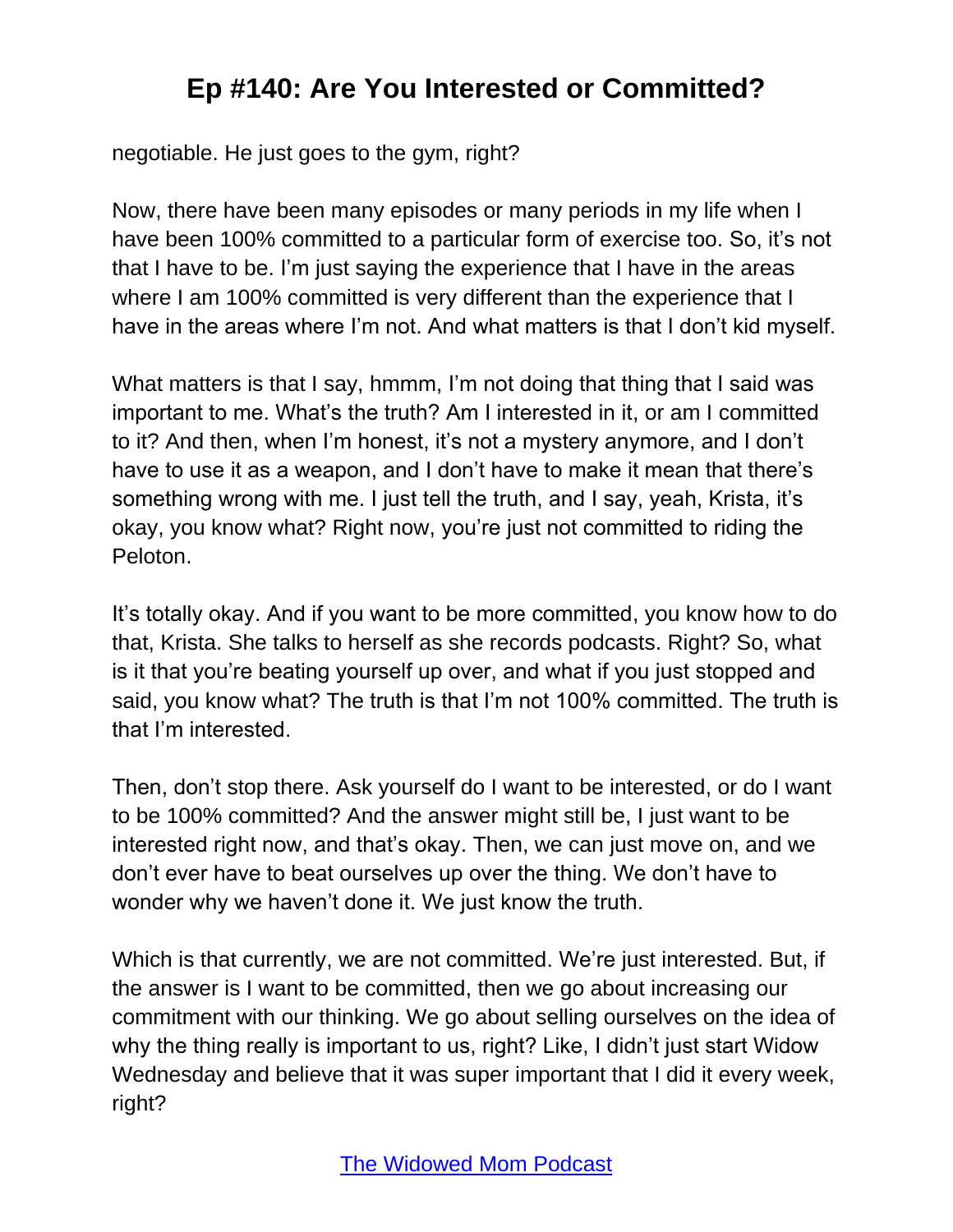I sold myself on that idea. I decided it was important. I decided that one of the reasons that I wanted to do that was because I wanted people to know they could count on it. Right? I wanted people to know that if they were having a bad week, that they could count on getting an email from me every Wednesday they had something to look forward to in a particularly dark period of their lives. And that they would know that I was never going to let them down.

It's the same thing with the podcast, right. I committed to that. I sold myself on the value of committing to that with my brain. I didn't just show up 100% committed. So, if whatever it is that you're not currently doing, you have realized you're not currently doing it or following through with it because you're interested and not committed, and the answer to do I want to be more committed is yes, then we have to sell you on it.

Why is it important? Why does it matter? Why will your life be better when you've committed to that 100%, or you've been doing that regularly. How's it going to improve things for you? How does it line up with your values? How's it going to be so frustrating to you if you don't do it? Sell yourself on it. Such that you generate commitment.

What do you need to be thinking? How do you sell yourself so that you can believe this is non-negotiable? This is happening. Of course, I'm going to do this. This is as good as done. How do you get yourself to that place? Because that's possible for you, but you have to decide that you're going to do it, and then sell yourself on it.

Alright, so, no more mysteries about why you're not following through with something. You're either interested, or you're committed. Which one is it? Be honest, and then decide, do I want to be interested? If so, carry on. Do I want to be committed? If so, I can do that, too. Okay, that's what I have for you this week. Remember, I love you, and you've got this! Take care, and I'll see you next week. Bye, bye.